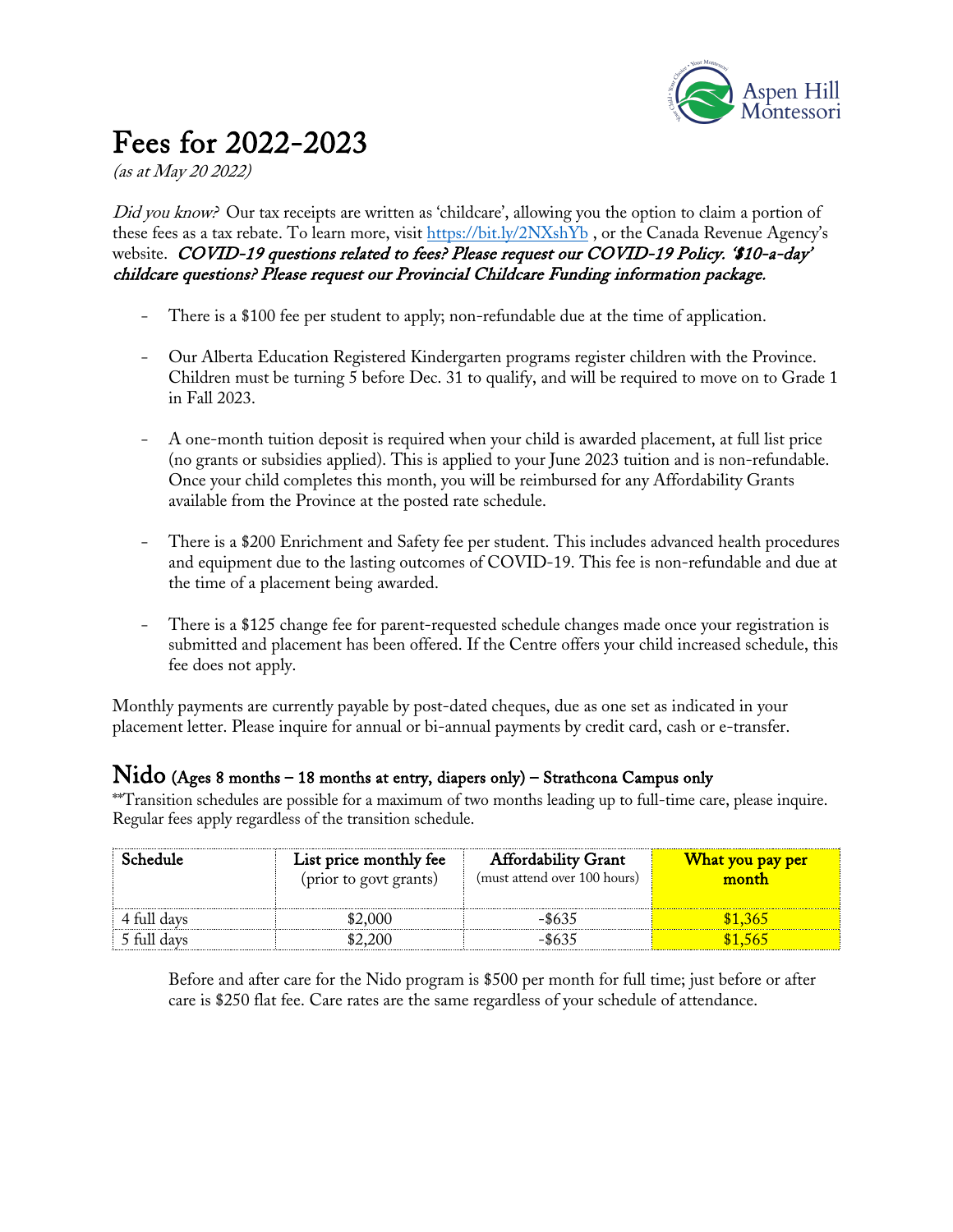

### Bambini (Ages 19 months – 2.11 years at entry, diapers permitted)

Strathcona campus and Christie Crossing campus based on availability.

| Schedule                                | List price monthly fee<br>(prior to govt grants) | <b>Affordability Grant</b><br>(must attend over 100 hours) | What you pay per<br>month |
|-----------------------------------------|--------------------------------------------------|------------------------------------------------------------|---------------------------|
| 4 full days (SOLD<br>OUT for Fall 2022) | \$1.250                                          | $-$ \$510                                                  | \$740                     |
| 5 full davs                             | \$1,400                                          | $-$ \$510                                                  | \$890                     |

Before and after care for the Bambini program is \$450 per month for full time; just before or after care is \$225 flat fee. Care rates are the same regardless of your schedule of attendance.

## Casa (Ages 3 years – 6 years at entry – independent toileting required)

Strathcona campus and Christie Crossing campus based on availability.

| Schedule                                   | List price monthly fee (prior<br>to govt grants) | <b>Affordability Grant</b><br>(must attend over 100 hours) | What you pay per<br>month Jan 2022++ |
|--------------------------------------------|--------------------------------------------------|------------------------------------------------------------|--------------------------------------|
| 4 full days<br>(SOLD OUT<br>for Fall 2022) | \$1,050                                          | $-$ \$450                                                  |                                      |
| 5 full days                                | \$1,100                                          | $-$ \$450                                                  | \$650                                |

Before and after care for the Casa program is \$400 per month for full time; just before or after care is \$200 flat fee. Care rates are the same regardless of your schedule of attendance.